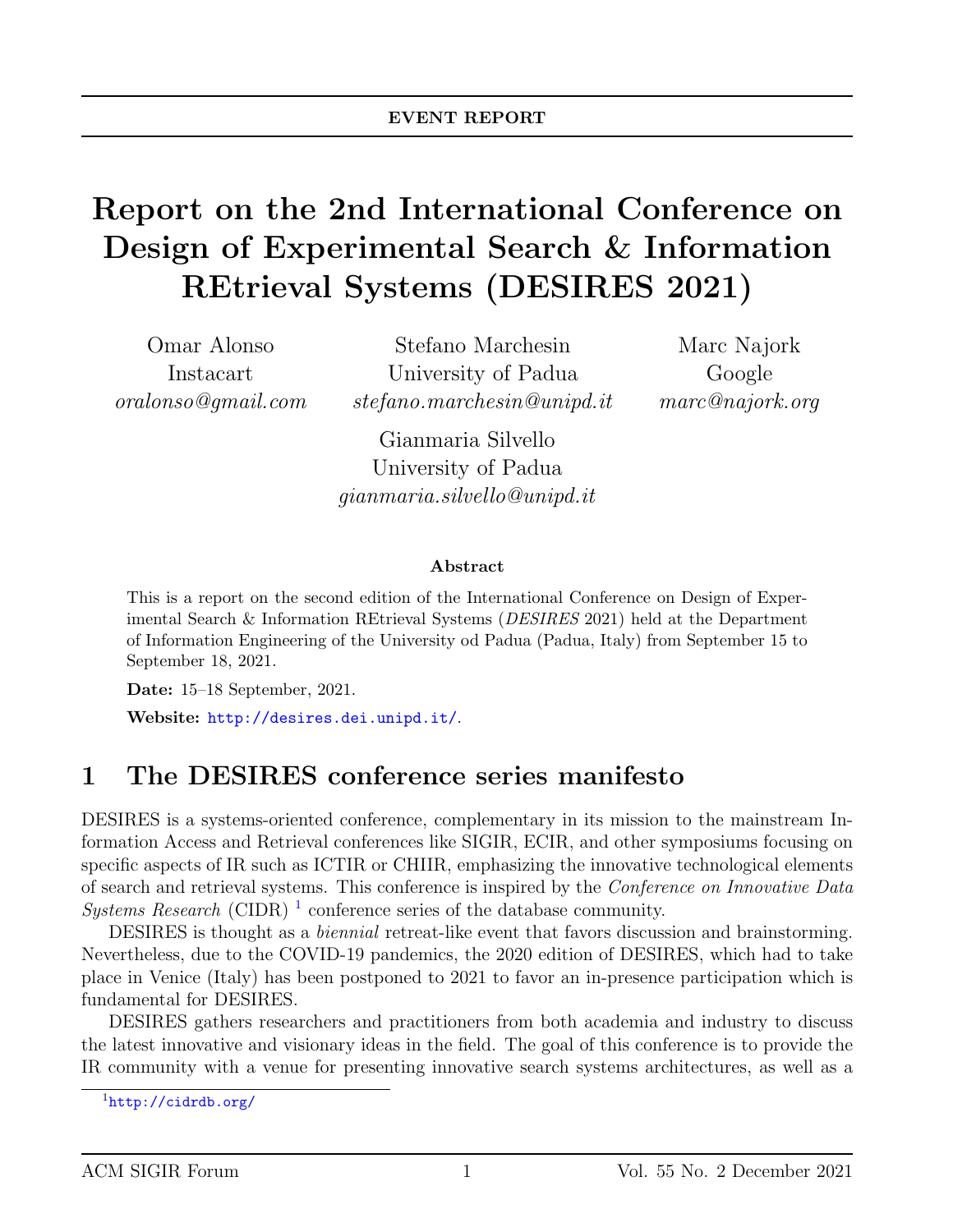publication opportunity. DESIRES does not compete with the mainstream conferences presenting rigorous treatises in established areas; instead its goal is to air radically new ideas.

DESIRES mainly encourages papers about innovative and risky information access and retrieval system ideas, systems-building experience and insight, resourceful experimental studies, provocative position statements, multidisciplinary takes on IR, and any new application domains. DESIRES especially welcomes contributions focusing on implementation details, successful or failed reproducibility attempts, technological breakthroughs, and new uses of old ideas.

Traditionally, program committees in our IR field reward scholarship on narrow ideas, operate by consensus, discard "loosey-goosey" papers including half-baked ideas and submissions that resemble war stories from the field. The major IR conferences usually reject such submissions because they are not scientific. However, these are often the very papers that offer long-term value to the field and should be widely disseminated. DESIRES values innovation, experiencebased insight, and vision.

DESIRES looks for original work that could not be submitted in parallel to another venue. To encourage authors to submit only their best work, each person could be an author or co-author of just a single full paper. DESIRES also accepts prototype short papers and abstracts presenting ideas that are still in very early stages or challenge the current trends in IR. Any author of a full paper could additionally submit one abstract or one prototype. Abstracts and prototypes are inserted in the conference proceedings as "short papers".

DESIRES favor open-science, thus its proceedings are gold open access and do not require the payment of any fee from the authors. The presented and employed datasets and software are required to be open and public available to favor reproducibility of results and re-use of the resources.

### 2 DESIRES 2021

DESIRES 2021 was organized, sponsored and partially sponsored by the Department of Informa-tion Engineering<sup>[2](#page-1-0)</sup> of the University of Padua.<sup>[3](#page-1-1)</sup>

DESIRES invited four kinds of contributions:

- Papers (up to 6 pages  $+$  unlimited references). Papers usually lack rigorous frameworks, simulations of performance, or prototype implementations but present a radical departure from conventional approaches that enables new applications.
- Prototypes (up to 4 pages + unlimited references). The prototype descriptions generally are a detailed report on successes and mistakes.
- $\bullet$  Abstracts (1 page + unlimited references). Ideas that are too half-baked for a paper or demo proposal are good candidates for an abstract. Any author of a paper or prototype demo could additionally submit one abstract.
- Open Problems in IR (up to 2 pages  $+$  unlimited references). This is a track introduced in 2021. We look for abstract-like papers framing an important but unsolved problem in IR. "Open-Problems" papers were expected to have a single author.

<span id="page-1-0"></span><sup>2</sup><https://www.dei.unipd.it/en/>

<span id="page-1-1"></span> $3$ <https://www.unipd.it/en/>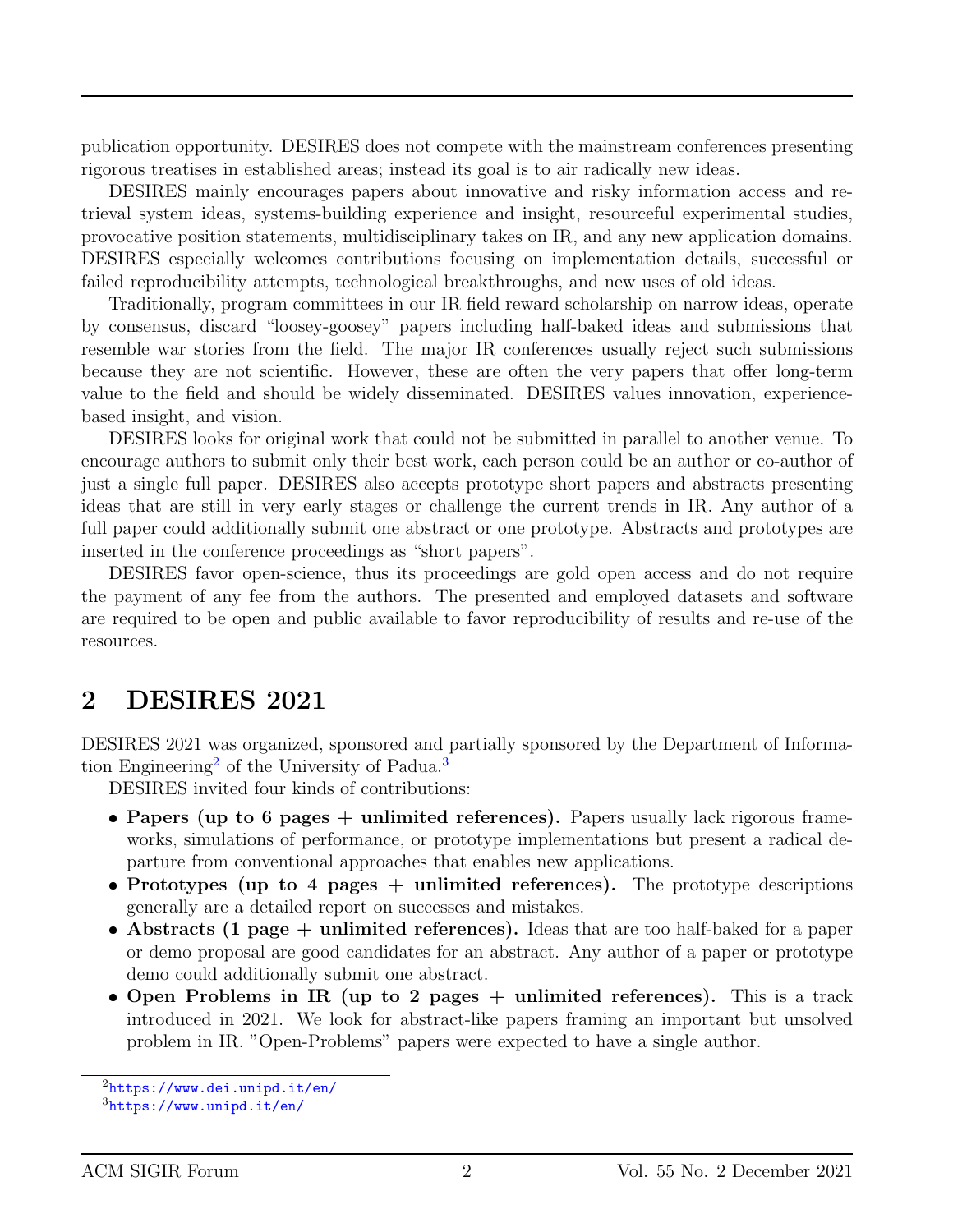DESIRES received a total of 38 submissions in two main categories: 22 full papers and 16 short papers (prototypes and abstracts). From the first edition DESIRES increased the number of submissions and unique authors passing from 33 to 38 submissions, 26 to 28 accepted contributions, 49 to 58 unique authors and from 33 to 58 participants.

All full papers were reviewed by at least three members of an international Program Committee formed by experts from industry and academia. Of the full papers submitted to the conference, 18 were accepted for oral presentation. All the abstracts were reviewed by at least two reviewers, and ten were accepted for oral presentation. The accepted contributions represent state of the art in information retrieval, cover a diverse range of topics, propose new uses for IR techniques, querying, personal search, expert search, visual systems, IR research tools, teaching in IR, evaluation, NLP and collaborative search.

There were 58 unique authors with papers accepted at *DESIRES* 2021 with the following geographical distribution (affiliation): 15 authors from USA (25.9%), 10 authors from Germany (17.2%), 6 authors from The Netherlands (10.31%), 5 authors from Austria, Canada and Italy (8.6% each), 2 authors from Belgium, Japan, Norway and Switzerland (3.4% each) and 1 author from Australia, Denmark, France, Portugal and UK (1.7%).

There were three keynotes:

- Brian Johnson, Head of Search Engineering at Apple (USA) on Apple Media Products Search.
- Hinrich Schütze, Professor at the University of Munich (Germany) on *Humans Learn From* Task Descriptions and So Should Our Models,
- Fabian M. Suchanek, Professor at Télécom Paris University (France) on A hitchhiker's guide to Ontology.

DESIRES 2021 would not have been possible without the financial support from the ExaMode H2020 EU project (Gold sponsor), Bloomberg and Google (Silver sponsors) and the Padua convention and visitor bureau (Bronze sponsor).

The proceedings of DESIRES 2021 are published open-access with CEUR-WS [\[Alonso et al.,](#page-10-0) [2021a\]](#page-10-0). Detailed information about the overall organization of DESIRES, its scope and the advisory and program committees are available in the proceedings preface [\[Alonso et al.,](#page-10-1) [2021b\]](#page-10-1).

Thirty-two talks have been recorded and are publicly available online.[4](#page-2-0)

DESIRES is part of the "Friends of SIGIR" program who financed two best student paper awards assigned to Sophia Althammer for her single author paper "RUDI: Real-Time Learning to Update Dense Retrieval Indices" [\[Althammer,](#page-10-2) [2021\]](#page-10-2) and to Nadja Geisler for her single author paper "Quest: A framework for query-driven explainers on tabular data" [\[Geisler,](#page-11-0) [2021\]](#page-11-0). The best paper award was assigned to Krisztian Balog for "Conversational AI from an Information Retrieval Perspective: Remaining Challenges and a Case for User Simulation" [\[Balog,](#page-10-3) [2021\]](#page-10-3) and to Roger B. Bradford for his work "Lessons Learned from 20 Years of Implementing LSI Applications" [\[Bradford,](#page-10-4) [2021\]](#page-10-4).

The next edition, DESIRES 2022, will take place most likely in North America in August or September 2022 to go back to the planned scheduling (every even year). The submission deadline for full papers, abstracts and demos will be in late Spring 2022. Bookmark the DESIRES website<sup>[5](#page-2-1)</sup> and follow @DESIRES IR on Twitter to keep posted.

<span id="page-2-1"></span><span id="page-2-0"></span><sup>4</sup>[https://youtube.com/playlist?list=PL4yRbSc0b\\_NprvmT9KHyUwZarMRs20SJI](https://youtube.com/playlist?list=PL4yRbSc0b_NprvmT9KHyUwZarMRs20SJI) <sup>5</sup><http://desires.dei.unipd.it/>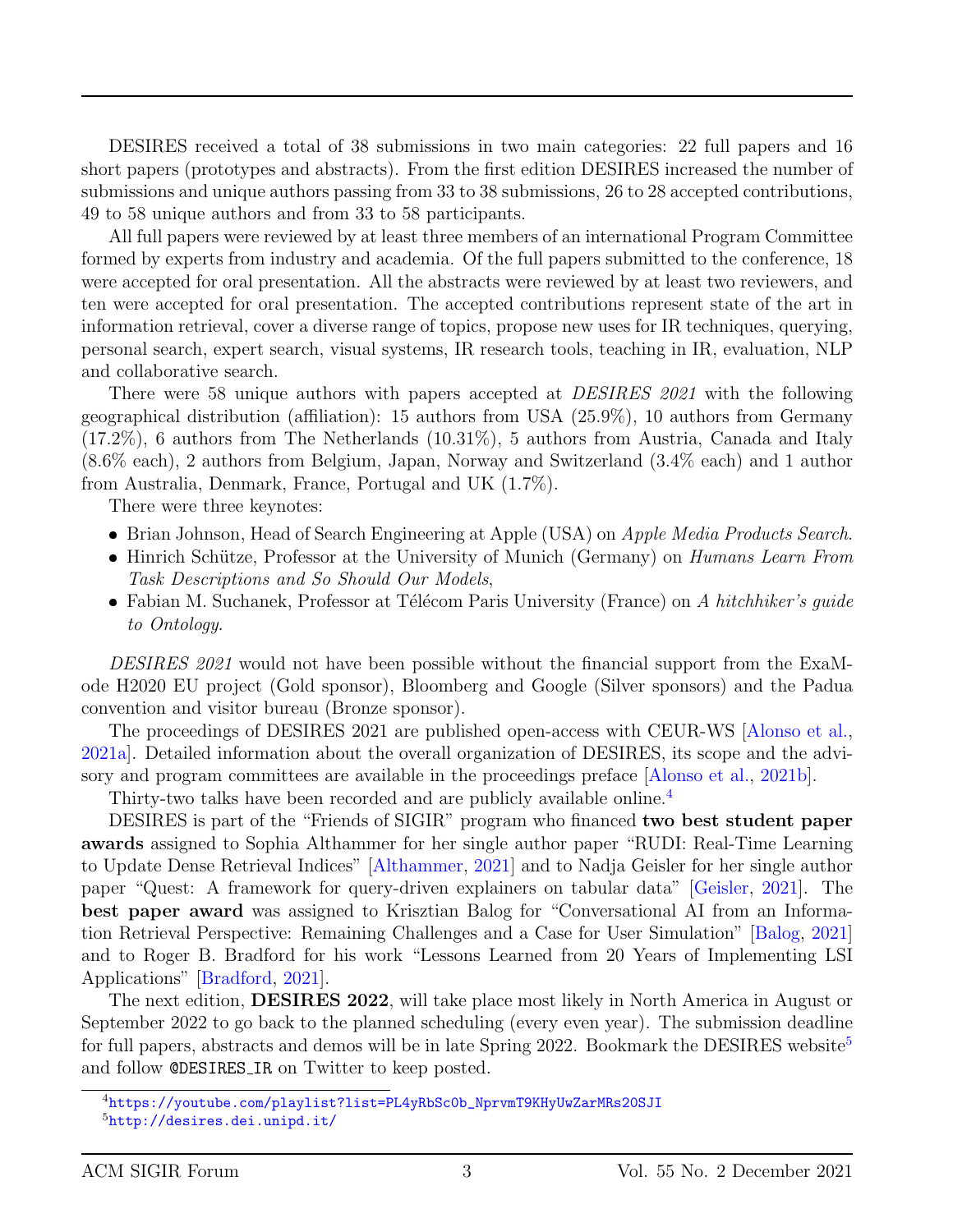### 3 Keynotes

Apple Media Products Search. Brian Johnson presented the work by the Apple Media Products Search team which powers search for App Store, iTunes, Apple Music, Apple TV, Books, and Podcasts across multiple platforms. The talks covered three main topics: Query understanding, ranking beyond text, and evaluation. About "query understanding" Brian discussed why is necessary to have a deep understanding of developers, their inventory, users, and their intents and interests. Brian mentioned the robust and scalable query understanding systems they employ to detect the intent of a user's query. About "ranking beyond text", Brian described how the previously described rich understanding of their users, queries, and inventory are used to build next generation search ranking for Apple Media Products. Some of mentioned challenges included language processing, shifting inventory, and fraud prevention. Finally, about "evaluation", Brian described the robust evaluation platform which helps Apple to understand how well they are doing by using widely-used IR metrics for precision and recall. Overall, they perform rigorous offline and online evaluations to predict how changes perform in the wild.

Humans Learn From Task Descriptions and So Should Our Models. Hinrich Schütze thoroughly describe his late-breaking results in the field of computational linguistics. He mentioned that in many types of human learning, task descriptions are a central ingredient and they are usually accompanied by a few examples. Nevertheless, there is very little human learning that is based on examples only. In contrast, the typical learning setup for NLP tasks lacks task descriptions and is supervised with 100s or 1000s of examples. This is even true for so-called few-shot learning, a term often applied to scenarios with tens of thousands of "shots". Inspired by the GPT models, Hinrich presented Pattern-Exploiting Training (PET). PET reformulates task descriptions as close questions that can be effectively processed by pre-trained language models. In contrast to GPT, PET combines task descriptions with supervised learning. We show that PET learns well from as little as ten training examples and outperforms GPT-3 on GLUE even though it has 99.9% fewer parameters.

A Hitchhiker's Guide to Ontology. Fabian M. Suchanek presented his vast body of work on knowledge base creation, access and management [\[Suchanek,](#page-12-0) [2021\]](#page-12-0). Knowledge bases are an important asset in many of today's AI-based applications, including personal assistants and search engines. In his talk, Fabian gave an overview of the most recent work in this area. He first talked about one of his main projects, the YAGO knowledge base. Fabian presented different methods of information extraction, in particular also the extraction of beliefs and causal relationships. Afterwards, Fabian discussed the incompleteness of knowledge bases and introduced some late results from his group proposing several techniques to estimate how much data is missing in a knowledge base, as well as rule mining methods to derive that data. Moreover, he presented their work on efficient querying of knowledge bases. Finally, he described some applications of knowledge bases in the domain of computational creativity and the digital humanities for concluding with some remarks about the methods they developed for explainable AI.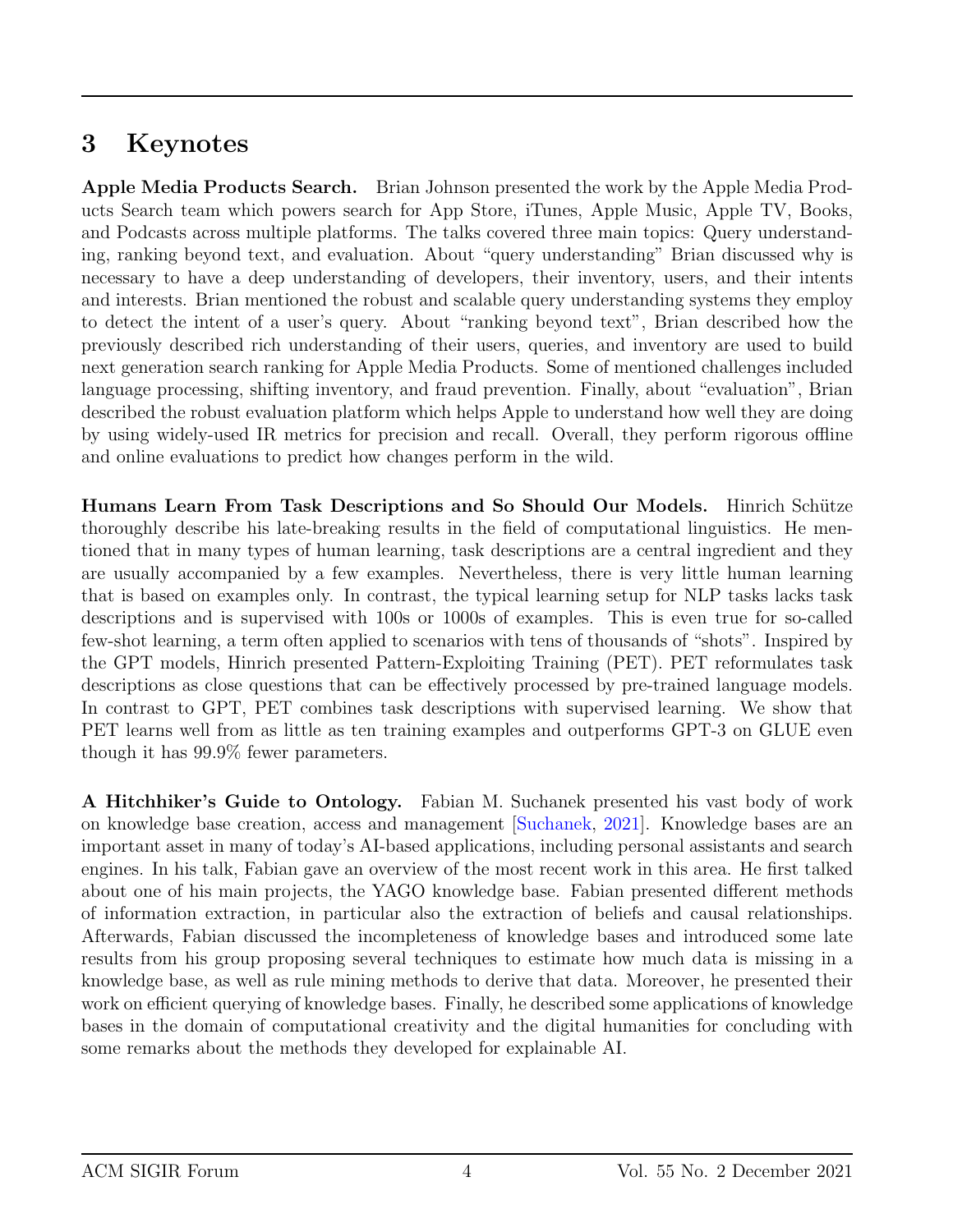## 4 Scientific program

#### 4.1 Systems

Serverless BM25 Search and BERT Reranking [\[Anand et al.,](#page-10-5) [2021\]](#page-10-5). In his presentation (online), Jimmy Lin focused on the retrieve and re-rank pipeline – a well-established architecture for search applications – that typically pairs first-stage retrieval using keyword search with reranking using a neural model. By deploying such an architecture in the cloud, developers have to put a considerable effort to resource provisioning and management. In this paper, the authors introduce a serverless prototype for the retrieve and re-rank pipeline by employing the Amazon Web Services (AWS). This prototype comprises BM25 for first-stage retrieval using Lucene followed by a re-ranking component employing the monoBERT model with Hugging Face Transformers. Since its first presentation, three years ago at DESIRES 2018, Jimmy further developed his ideas and proposals about this topic. In particular, the work is thought for a research-oriented community, where batches of queries are usually used to perform experiments – rather than answering real users needs.

GeeseDB: A Python Graph Engine for Exploration and Search [\[Kamphuis and de Vries,](#page-11-1) [2021\]](#page-11-1). Chris Kamphuis (in-presence) presented GeeseDB, a Python toolkit for IR research problems that leverages on graph data structures. The goal of GeeseDB is simplifying IR research by allowing researchers to easily formulate graph queries through a structured query language. GeeseDB is available as an easy-to-install Python package. With just few lines of code users can create a first stage retrieval ranking using BM25. Queries read and write Numpy arrays and Pandas dataframes, at zero or negligible data transformation cost (dependent on base datatype). Overall, the audience was pretty interested for GeeseDB; for instance some asked if tutorials were available to see the application running. A tutorial was available and presented off-line during the coffee break.

Contemporary Web-Based Interaction Logging Infrastructure: Discussing the Achievements and Remaining Developmental Challenges of LogUI [\[Maxwell and Hauff,](#page-11-2) [2021\]](#page-11-2). Studies involving user interfaces often require the capturing and recording of key user interactions between the user and the system under examination. Nevertheless, anecdotal evidence suggests that researchers often implement their own logging infrastructure, which can lead to numerous implementation mistakes (due to misunderstanding or ignoring differences between web browsers, for example). Efforts have been made to develop interaction logging solutions for experimentation and commercial use. However, many solutions either use obsolete technology, which are prohibitively expensive, complex to use, or have no source code available. To address these issues, David Maxwell and Claudia Hauff have developed LogUI, an easy-to-use yet powerful interaction logging framework that can capture virtually any user interaction within a web-based environment. David Maxwell (online) presented LogUi and he focused on the process of looking backwards to analyze and eventually fix all the different mistakes made in research. David talked about his PhD and all the mistakes students and early researchers do that he wanted to avoid/fix.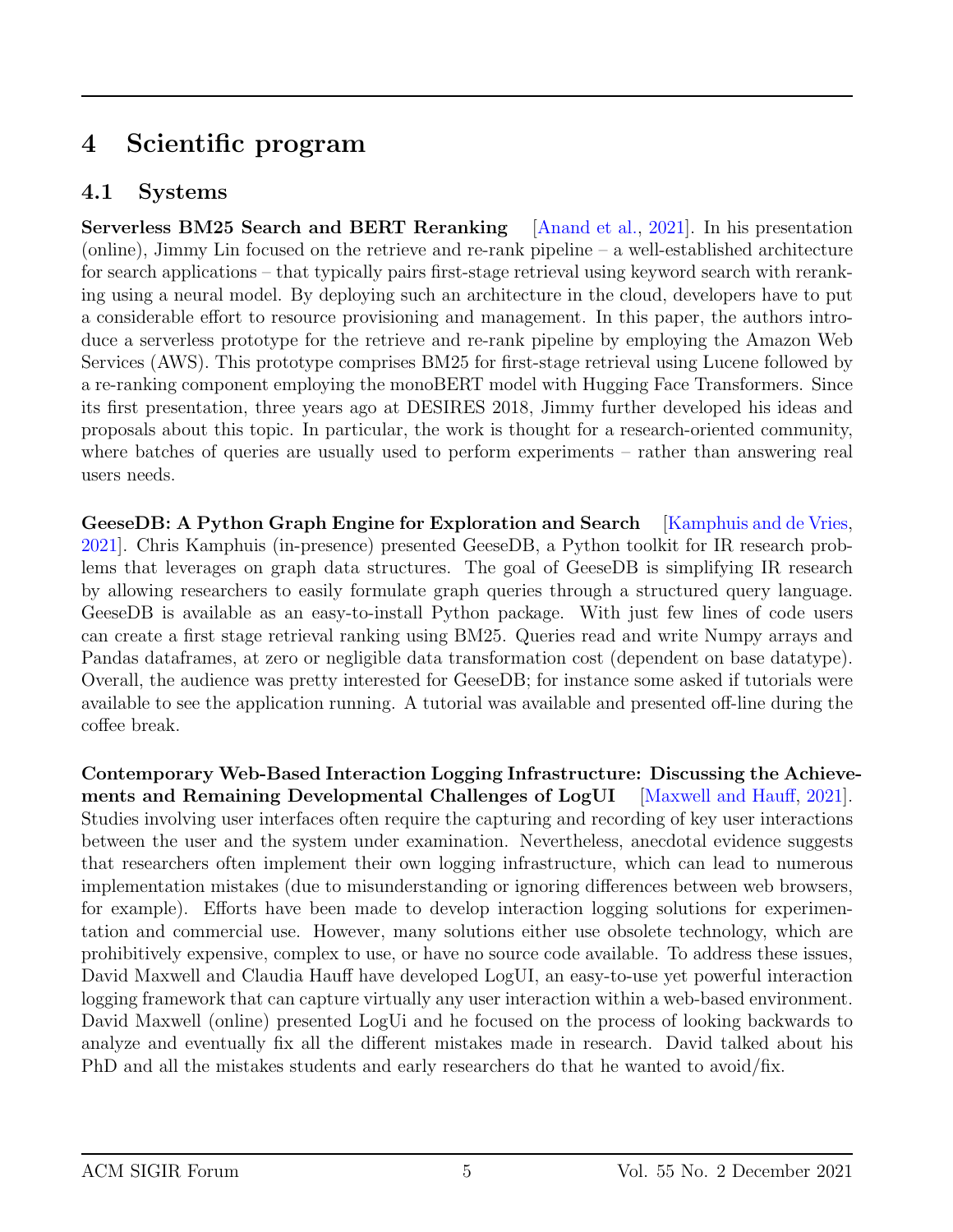#### 4.2 Search Domains and Applications

Towards Supporting Complex Retrieval Tasks Through Graph-Based Information Retrieval and Visual Analytics [\[Bobic et al.,](#page-10-6) [2021\]](#page-10-6). The retrieval result analysis approaches of existing IR solutions tend to be either too simple, with too few features for exploring results, or very specific and restricted. Aleksandar Bobic (in-presence) presented an enhanced approach that attempts to address these issues and help the wider community to get more insights from their retrieved data. To this end, the authors proposed an enhanced graph-based retrieval prototype built on the "Collaboration Spotting" platform, combining IR and visual analytics to provide an advanced solution for data retrieval and exploration.

Netted?! How to Improve the Usefulness of Spider & Co. [Hättasch et al., [2021\]](#page-11-3). Natural language interfaces for databases (NLIDBs) are intuitive ways to access and explore structured data, which is one of the reasons making systems like "Spider" valuable, as they handle a series of approaches for NL-to-SQL-translation. However, the available solutions are still missing some key features. Benjamin Hättasch and Nadia Geisler (both in-presence) presented a prototypical implementation called UniverSQL that makes NL-to-SQL-translation approaches easier to use in information access systems. Finally, they discussed what can be done to improve future benchmarks and shared tasks for NLIDBs. The audience suggested to develop the modules such that they can be easily used by the community – for instance, one of the reasons behind the success of Machine Learning is that you can "pip" install most of the models you require to perform experiments. Thus, one suggestion was to focus on the easiness to deploy&re-use to facilitate usability and reproducibility.

Getting to Know You: Search Logs and Expert Grading to Define Children's Search Roles in the Classroom [\[Landoni et al.,](#page-11-4) [2021\]](#page-11-4). Monica Landoni (in-presence) presented the roles children play when using web search engines in the classroom context by revisiting a seminal work set in the home context. Monica described how they juxtaposed performance indicators inferred from a combination of search logs and expert grading of completed inquiry assignments to discern emerging search roles among children aged nine to eleven. The authors also explored differences when a traditional classroom is replaced by online instruction at home, due – for instance – to COVID-19. Finally, they discussed future research directions that are pivotal to advance research in IR to, and for, children. The audience was engaged and asked questions about how to operationalize the presented work in a TREC-like fashion. How to do ground truth creation? Traditional assessors do not look very suitable to grade relevance in this scenario. Monica said that school people would be the best assessors, users, etc. – and they actually have already them on board. They did a small study to understand the concept of relevance that children have, because it is one of the directions to pursue to properly evaluate these kind of works. Another question asked if they looked into the type of content that made children distracted or explorative. Monica answered that children are more distracted when multiple sources are competing in the same SERP – cartoons, videos – or they are even distracted by simply typing. Some children are more prone to distraction than others. overall, emotionally-type tasks were more engaging for children, who were way less distracted and way more involved.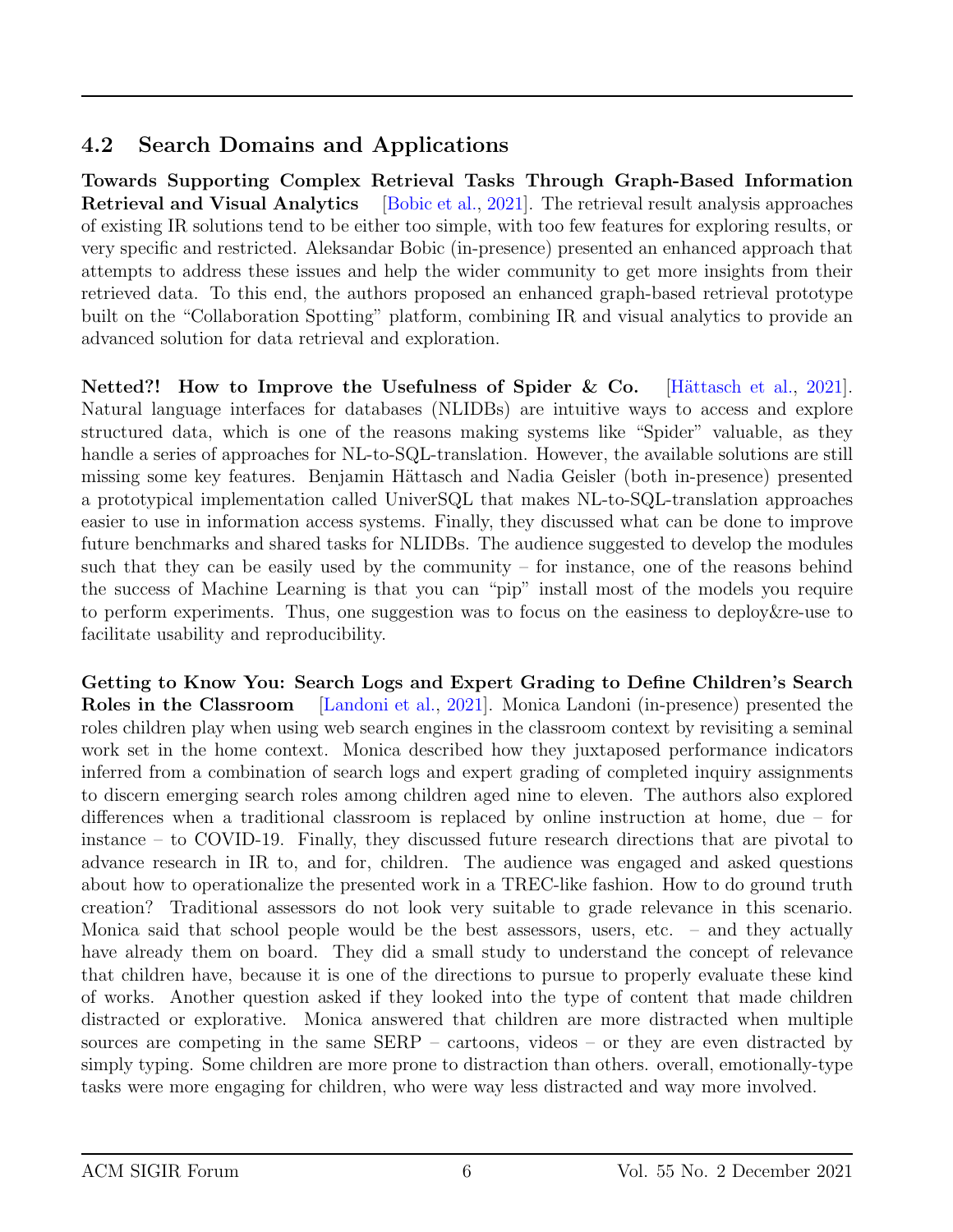#### 4.3 Explorative search and querying

Exploring Dataset via Cell-Centric Indexing [\[Heflin et al.,](#page-11-5) [2021\]](#page-11-5). Jeff Heflin (online) presented a novel approach to dataset search and exploration. Cell-centric indexing is a unique indexing strategy enabling a powerful, new interface. The strategy treats individual cells of a table as the indexed unit and, combining this with a number of structure-specific fields, it enables queries that cannot be answered by a traditional indexing approach.

What Makes a Query Semantically Hard? [\[Faggioli and Marchesin,](#page-11-6) [2021\]](#page-11-6). Guglielmo Faggioli (in presence) presented a work focusing on the semantic gap, a long-standing issue in IR. In particular, the authors focused on the differences between lexical and semantic models and worked on a methodology to understand if a query is better answered by a lexical or a semantic model. Finally, Guglielmo described a labeling strategy to classify queries into semantically hard or easy, and described a prototype classifier to discriminate between them.

Lessons Learned from 20 Years of Implementing LSI Applications [\[Bradford,](#page-10-4) [2021\]](#page-10-4). Roger Bradford (online) summarized the lessons learned, over a period of 20 years, from implementing information systems employing LSI. The data presented is drawn from 63 projects undertaken over the period 1999 through 2019. The presentation generated many industry-related questions. In particular, one question was about whether people are re-inventing the wheel with transformers-based models given all the work Roger did in improving LSI applications – which are, to some extent, kind of an improved version of LSI representations. Roger replied that it's not that way, and that the two things are not competing, but rather targeting different aspects. An interesting work and a compelling presentation that granted Roger the best paper award.

### 4.4 Conversational Search

Conversational AI from an Information Retrieval Perspective: Remaining Challenges and a Case for User Simulation [\[Balog,](#page-10-3) [2021\]](#page-10-3). Krisztian Balog (online) focused on conversational information access, a problem that is uniquely suited to be addressed by IR community. Despite the significant research activity in this area, progress is mostly limited to component-level improvements. A disconnection between current efforts and truly conversational information access systems remains. Apart from the inherently challenging nature of the problem, the lack of progress, can be attributed in large part to the shortage of appropriate evaluation methodology and resources. Krisztian highlighted the challenges that render both offline and online evaluation methodologies unsuitable for this problem, and discussed the use of user simulation as a viable solution. Krisztian delivered a compelling presentation that generated many questions and large interest in the crowd that granted him the best paper award.

Toward Conversational Query Reformulation [\[Kiesel et al.,](#page-11-7) [2021\]](#page-11-7). In traditional web search interfaces, information seekers reformulate their queries by editing the terms in the search box to guide the retrieval process. Such a kind of editing is at odds with the natural language interaction paradigm in conversational interfaces, and it is impossible for purely voice-based interfaces. Conversational search studies reveal that participants describe their changes to a query;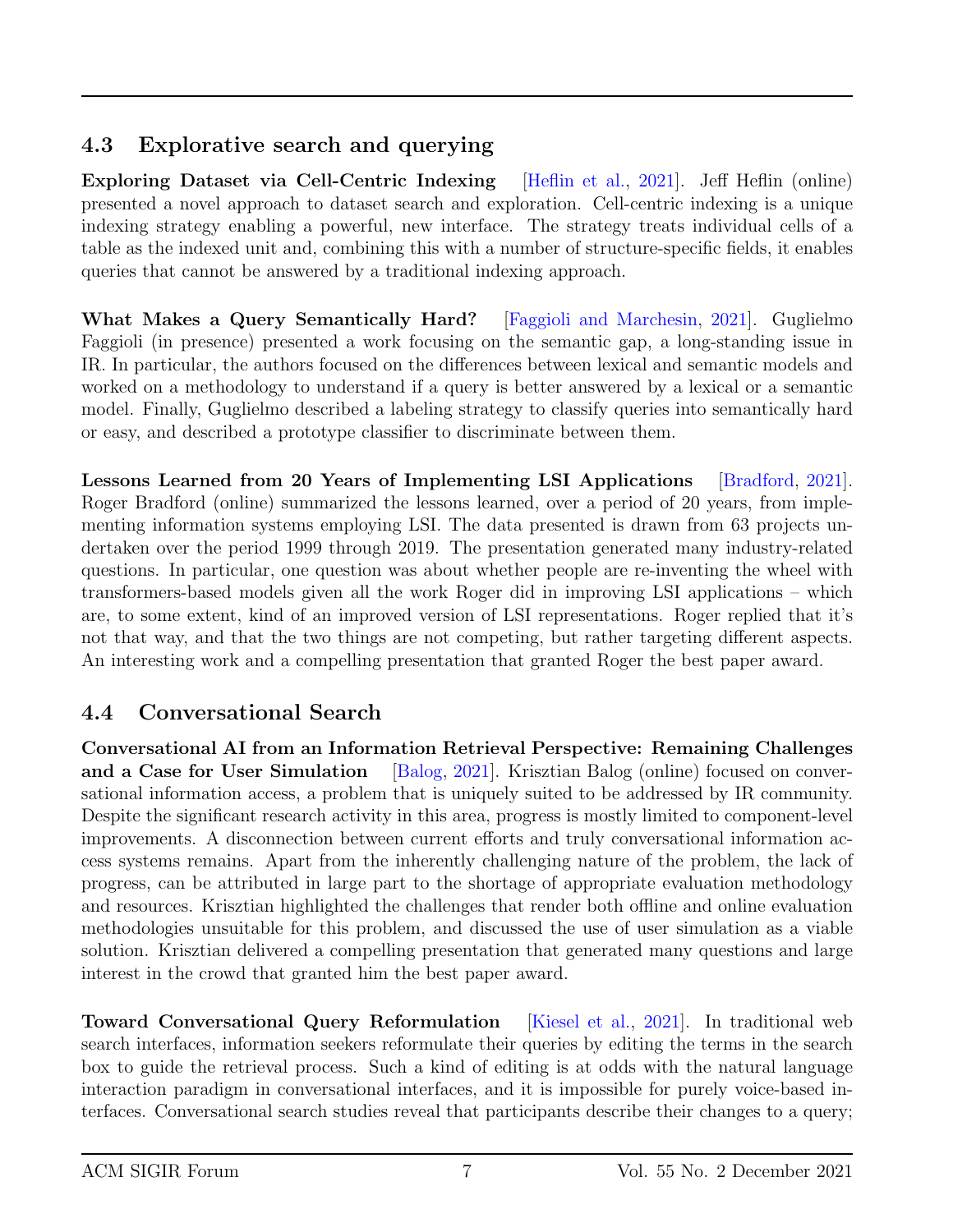however, the principles of such "editing conversations" have not been analyzed in depth, yet. Johannes Kiesel (in presence) presented a formalization of the conversational query reformulation problem. The authors cast reformulations as meta-queries that imply operations on the original query and categorize the operations following the standard CRUD terminology. Based on this formalization they crowdsourced a dataset with 2694 human reformulations across four search domains. There were many questions and we report two in particular. One question was if the types of presented reformulations are realistic; Johannes answered that all of the reformulations will happen, it's just a matter of how often it will happen. It's more a question of trust to the system. The second question was about the connection between keyword and conversational reformulations; Johannes answered that in a conversation, people do not think about the queries. In this way, people formulate different queries. But in the end, from the system point of view, the problem can be broken down to traditional query reformulation.

Towards System-Initiative Conversational Information Seeking [\[Wadhwa and Zamani,](#page-12-1) [2021\]](#page-12-1). Currently, most conversational information seeking (CIS) systems work in a passive manner – i.e., user-initiative engagement. Samin Wadhwa (online) discussed the importance of developing CIS systems capable of system-initiative interactions. Furthermore, the authors presented various aspects of such interactions in CIS systems and introduced a taxonomy of system-initiative interactions based on three orthogonal dimensions: initiation moment, initiation purpose, and initiation means.

"Do Users Need Human-like Conversational Agents?" – Exploring Conversational System Design Using Framework of Human Needs [\[Ghosh and Ghosh,](#page-11-8) [2021\]](#page-11-8). In this work, Ghosh and Ghosh (online presentation) ask themselves if we need a human-like conversational system? Before engaging the complex endeavor of implementing human-like characteristics, it should be debated if the pursuit of such a system is logical and ethical. The authors analyze some of the system-level characteristics and discuss their merits and potential harms. Some questions from the audience aimed at investigating the human-like aspects the authors described and proposed: "Do you think we need conversational human-like systems?" to which the authors answered that they just talked about pros and cons, but up to the user to decide. Moreover, somebody asked "how we are going to implement human-like conversational systems? ", to which the authors relied that sentiment analysis has developed a lot, so we can inject that into IR conversational systems.

#### 4.5 Search and user-generated content

Enhancing SNS Profile Writing with a Search-Based Assistant System [\[Nagase and](#page-12-2) [Joho,](#page-12-2) [2021\]](#page-12-2). In Social Networking Services (SNS), user profiles, which often consist of an image, text, and other items, have an important role to connect with other users. However, in a preliminary study with 3,193 sample profiles on Twitter, Nagase (who presented the paper online) and Joho found that the average length of profile texts was 40 characters, where the maximum length is 160. This suggests that many SNS users are missing potential opportunities to expand their social network due to the short profile texts. Therefore, in this work, they proposed a search-based interactive system to support the writing of profile texts in SNS.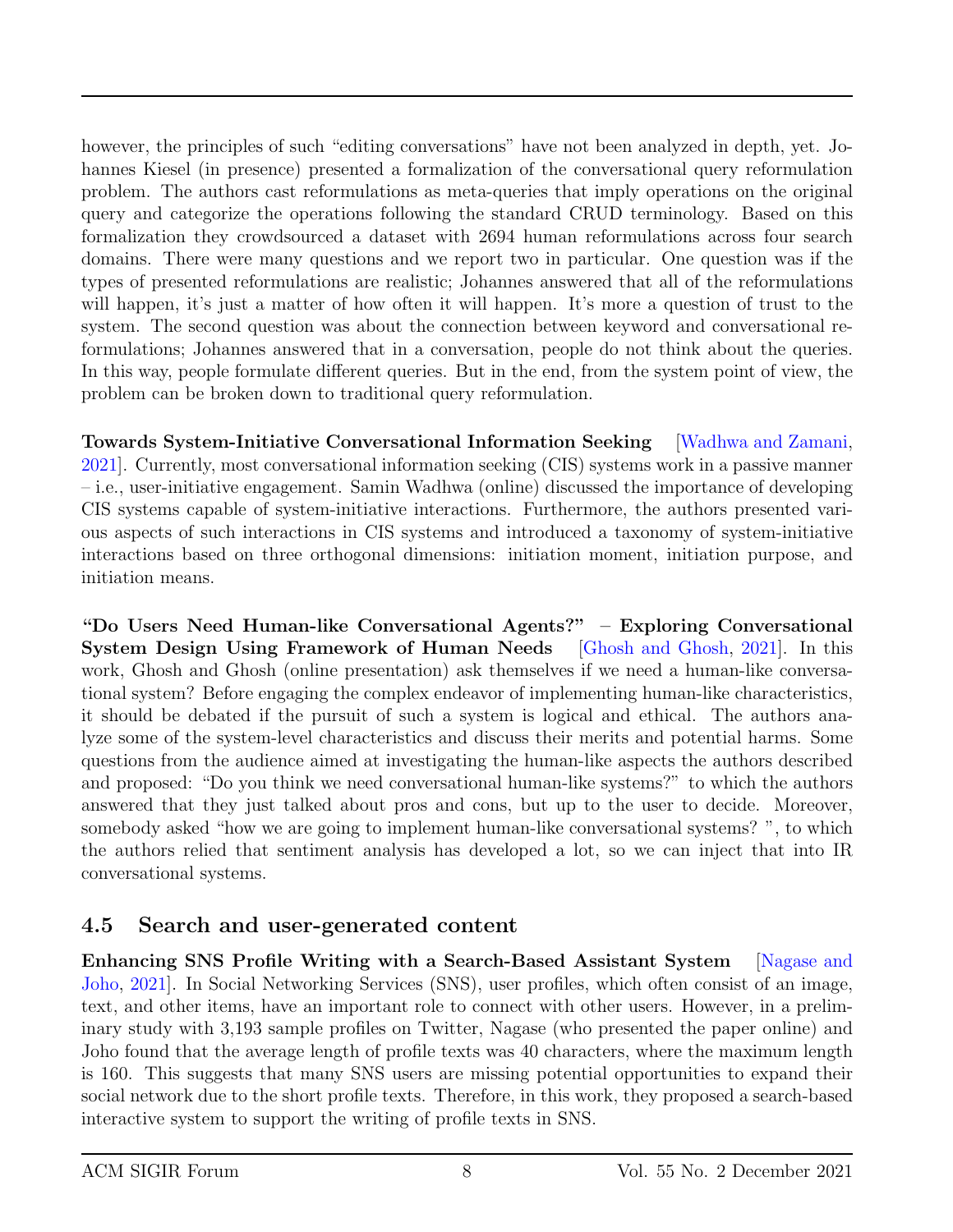EXAM: How to Evaluate Retrieve-and-Generate Systems for Users Who Do Not (Yet) Know What They Want [\[Sander and Dietz,](#page-12-3) [2021\]](#page-12-3). In this work, Sander and Dietz propose EXAM, an evaluation paradigm that uses held-out exam questions and an automated question-answering system to evaluate how well generated responses can answer follow-up questions, without knowing the exam questions in advance. The audience was engaged by the presentation and there were many questions ranging from the robustness of EXAM with different Q&A systems to the potential biases due to the used language. Moreover, the authors mentioned that they might consider the employment of active learning to improve the system in the future. David Sander and Laura Dietz presented their work online and they were very active and present in the discussions contributing to make DESIRES a successful hybrid event.

TAR on Social Media: A Framework for Online Content Moderation [\[Yang et al.,](#page-12-4) [2021\]](#page-12-4). Content moderation is one tool social networks use to fight problems such as harassment and disinformation. Manually screening all content is usually impractical given the scale of social media data, and the need for nuanced human interpretations makes fully automated approaches infeasible. Eugene Yang (online) presented content moderation from the perspective of technologyassisted review as a human-in-the-loop active learning approach developed for high recall retrieval problems in civil litigation and other fields.

#### 4.6 Neural Models

A Bayesian Neural Model for Documents' Relevance Estimation [\[Purpura and Susto,](#page-12-5) [2021\]](#page-12-5). In this work, Alberto Purpura (in presence) proposed QLFusion, an approach based on Quantification Learning (QL) to improve rank fusion performance in Information Retrieval. The key aspect of the work is the use of a Quantification Learning model based on a Bayesian Neural Network to estimate the proportion of relevant documents in a ranked list.

Combining Lexical and Neural Retrieval with Longformer-based Summarization for Effective Case Law Retrieval [\[Askari and Verberne,](#page-10-7) [2021\]](#page-10-7). In this paper, Arian Askari (inpresence) and Suzan Verberne combine lexical and neural ranking models for case law retrieval. In case law retrieval, the query is a full case document, and the candidate documents are prior cases that are potentially relevant to the current case. The authors created summaries to be used as queries and then combine them with five different ranking models ranging from lexical to neural retrieval models. A thorough evaluation is presented and provided in the paper.

### 4.7 Short Papers

DESIRES short papers are presented in a gong-show fashion: 10 minutes for the presentation plus up to 5 minutes for questions. The presentation were divided in three slots, one per day. Short papers touched upon several hot and new research topics in IR at large comprising the creation of a test collection to evaluate public library document access [\[Canu,](#page-10-8) [2021\]](#page-10-8), dense retrieval indexes and real-time learning [\[Althammer,](#page-10-2) [2021\]](#page-10-2), the separation between logical and physical ranking models [\[Lin et al.,](#page-11-9) [2021\]](#page-11-10), exploration of test collection via structured queries [Hättasch, 2021], temporal relation extraction [\[Sousa,](#page-12-6) [2021\]](#page-12-6), timeline as a ranking unit in news search [\[Jatowt,](#page-11-11) [2021\]](#page-11-11),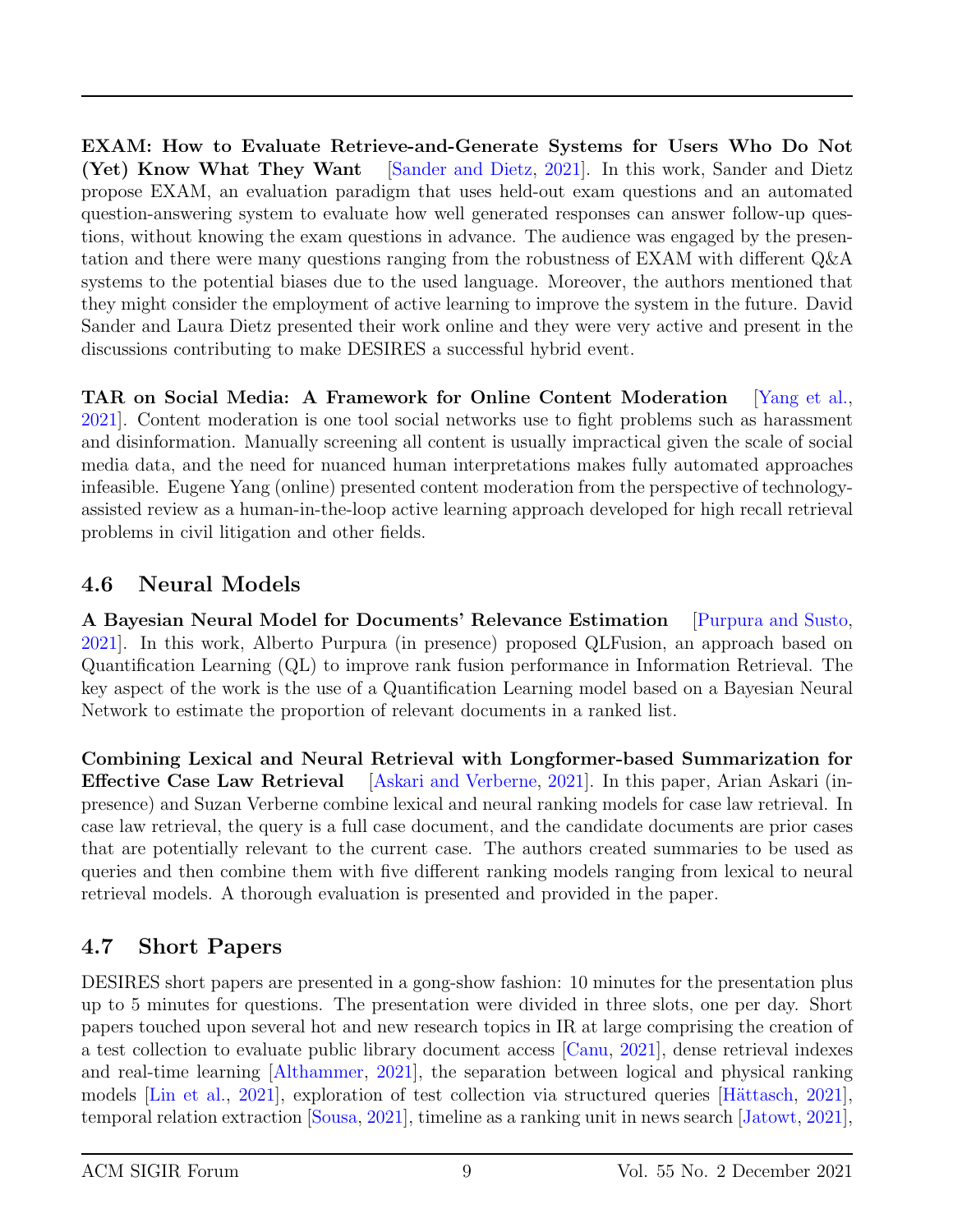

Figure 1: Padua, 17 September 2021. DESIRES 2021 in-presence participants. Picture taken in front of the historical Café Pedrocchi and courtesy of Ricardo Baeza-Yates.

tabular data [\[Geisler,](#page-11-0) [2021\]](#page-11-0), users knowledge gain [\[Zein,](#page-12-7) [2021\]](#page-12-7), search and smart cities [\[Ahlers,](#page-10-9) [2021\]](#page-10-9) and neuroscience and IR [\[Moshfeghi,](#page-11-12) [2021\]](#page-11-12).

### 5 Final remarks

DESIRES 2021 has been the first hybrid IR event in the post-pandemic era with a strong inpresence social program. The integration between in presence and online participants worked well and there were vibrant discussions. One drawback is that you cannot have a real interaction between the online and the offline during the informal and social events and this might affect the experience of the online participants.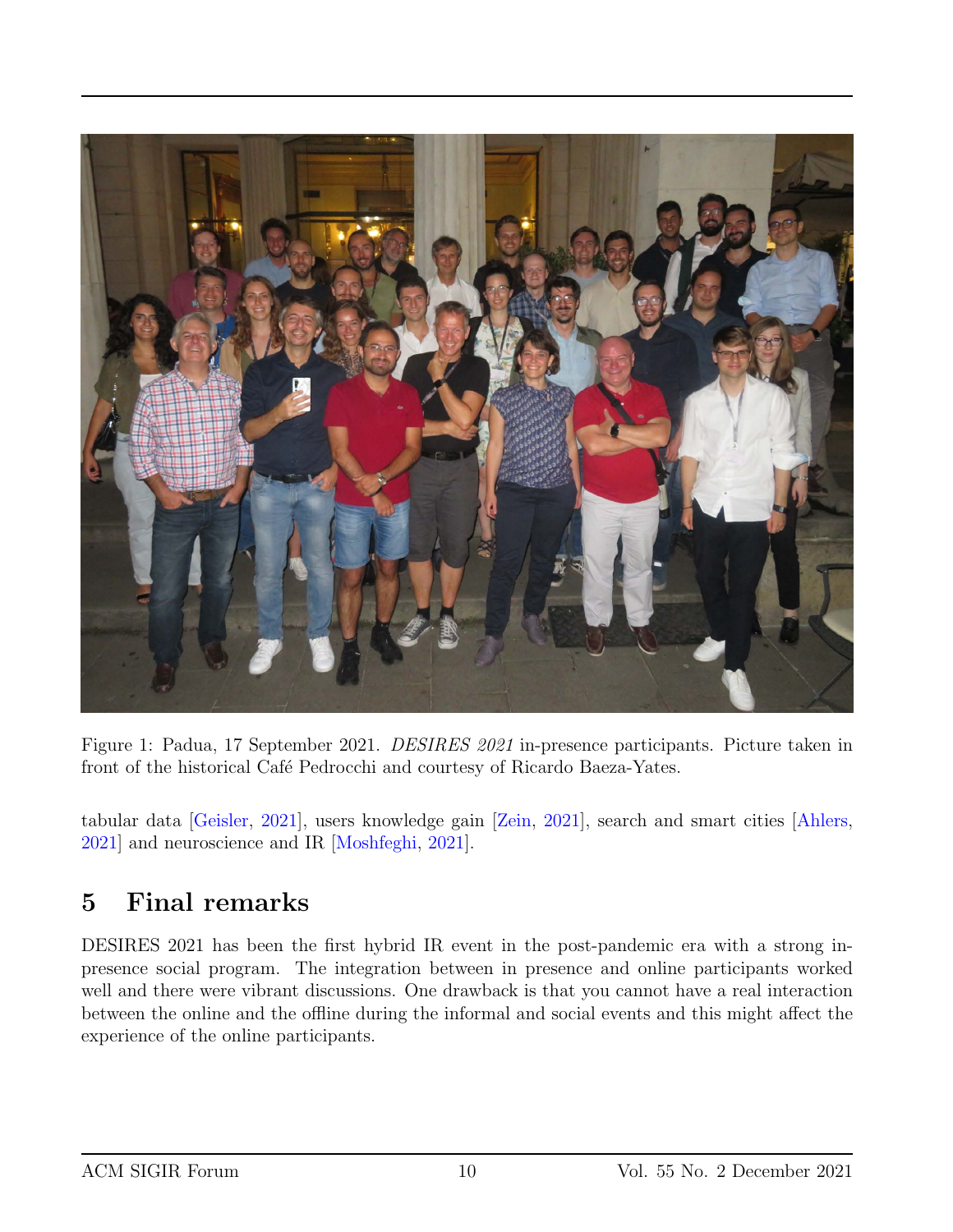### Acknowledgments

We desire to thanks all the people that encouraged us and helped us to make DESIRES happen. In particular, we would like to thank the top-tier program committee members for the timely and accurate reviews and the advisory board in the person of Maristella Agosti, Ricardo Baeza-Yates, Bruce Croft, Shane Culpepper, Susan Dumais, Norbert Fuhr, Donna Harman, Kalervo Järvelin, Jan Pedersen and Gerhard Weikum for all the work, support and suggestions they provided.

### References

- <span id="page-10-9"></span>Dirk Ahlers. Searching in the smart city? In [Alonso et al.](#page-10-0) [\[2021a\]](#page-10-0), pages 191–192. URL [http:](http://ceur-ws.org/Vol-2950/paper-19.pdf) [//ceur-ws.org/Vol-2950/paper-19.pdf](http://ceur-ws.org/Vol-2950/paper-19.pdf).
- <span id="page-10-0"></span>Omar Alonso, Stefano Marchesin, Marc Najork, and Gianmaria Silvello, editors. Proceedings of the Second International Conference on Design of Experimental Search & Information REtrieval Systems, Padova, Italy, September 15-18, 2021, volume 2950 of CEUR Workshop Proceedings, 2021a. CEUR-WS.org. URL <http://ceur-ws.org/Vol-2950>.
- <span id="page-10-1"></span>Omar Alonso, Marc Najork, and Gianmaria Silvello. Preface. In [Alonso et al.](#page-10-0) [\[2021a\]](#page-10-0), pages I–III. URL <http://ceur-ws.org/Vol-2950/preface-01.pdf>.
- <span id="page-10-2"></span>Sophia Althammer. RUDI: real-time learning to update dense retrieval indices. In [Alonso et al.](#page-10-0)  $[2021a]$ , pages 173–175. URL <http://ceur-ws.org/Vol-2950/paper-20.pdf>.
- <span id="page-10-5"></span>Mayank Anand, Jiarui Zhang, Shane Ding, Ji Xin, and Jimmy Lin. Serverless BM25 search and BERT reranking. In [Alonso et al.](#page-10-0) [\[2021a\]](#page-10-0), pages 3–9. URL [http://ceur-ws.org/Vol-2950/](http://ceur-ws.org/Vol-2950/paper-01.pdf) [paper-01.pdf](http://ceur-ws.org/Vol-2950/paper-01.pdf).
- <span id="page-10-7"></span>Arian Askari and Suzan Verberne. Combining lexical and neural retrieval with longformer-based summarization for effective case law retrieval. In [Alonso et al.](#page-10-0) [\[2021a\]](#page-10-0), pages 162–170. URL <http://ceur-ws.org/Vol-2950/paper-02.pdf>.
- <span id="page-10-3"></span>Krisztian Balog. Conversational AI from an information retrieval perspective: Remaining challenges and a case for user simulation. In [Alonso et al.](#page-10-0) [\[2021a\]](#page-10-0), pages 80–90. URL <http://ceur-ws.org/Vol-2950/paper-03.pdf>.
- <span id="page-10-6"></span>Aleksandar Bobic, Jean-Marie Le Goff, and Christian Gütl. Towards supporting complex retrieval tasks through graph-based information retrieval and visual analytics. In [Alonso et al.](#page-10-0) [\[2021a\]](#page-10-0), pages 30–37. URL <http://ceur-ws.org/Vol-2950/paper-04.pdf>.
- <span id="page-10-4"></span>Roger B. Bradford. Lessons learned from 20 years of implementing LSI applications. In [Alonso](#page-10-0) [et al.](#page-10-0) [\[2021a\]](#page-10-0), pages 70–79. URL <http://ceur-ws.org/Vol-2950/paper-05.pdf>.
- <span id="page-10-8"></span>Serena Canu. It's messy out there: Dbc's journey towards its first test collection. In [Alonso et al.](#page-10-0)  $[2021a]$ , pages 171–172. URL <http://ceur-ws.org/Vol-2950/paper-21.pdf>.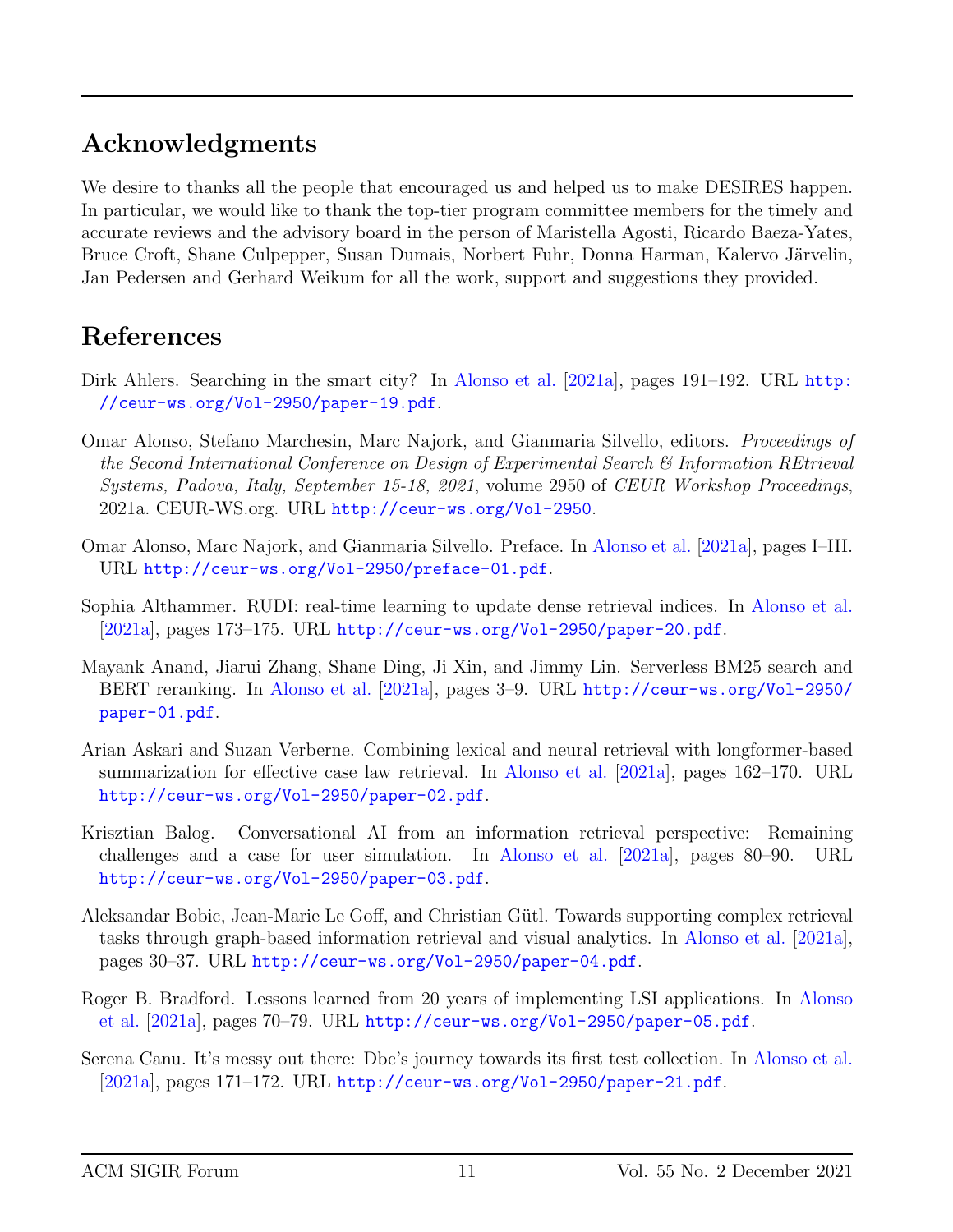- <span id="page-11-6"></span>Guglielmo Faggioli and Stefano Marchesin. What makes a query semantically hard? In [Alonso](#page-10-0) [et al.](#page-10-0) [\[2021a\]](#page-10-0), pages 61–69. URL <http://ceur-ws.org/Vol-2950/paper-06.pdf>.
- <span id="page-11-0"></span>Nadja Geisler. Quest: A query-driven explanation framework for black-box classifiers on tabular data. In [Alonso et al.](#page-10-0) [\[2021a\]](#page-10-0), pages 187–188. URL [http://ceur-ws.org/Vol-2950/paper-24.](http://ceur-ws.org/Vol-2950/paper-24.pdf) [pdf](http://ceur-ws.org/Vol-2950/paper-24.pdf).
- <span id="page-11-8"></span>Souvick Ghosh and Satanu Ghosh. "do users need human-like conversational agents?" - exploring conversational system design using framework of human needs. In [Alonso et al.](#page-10-0) [\[2021a\]](#page-10-0), pages 117–127. URL <http://ceur-ws.org/Vol-2950/paper-07.pdf>.
- <span id="page-11-10"></span>Benjamin Hättasch. Wannadb: Ad-hoc structured exploration of text collections using queries. In [Alonso et al.](#page-10-0) [\[2021a\]](#page-10-0), pages 179–180. URL <http://ceur-ws.org/Vol-2950/paper-23.pdf>.
- <span id="page-11-3"></span>Benjamin Hättasch, Nadja Geisler, and Carsten Binnig. Netted?! how to improve the usefulness of spider & co. In [Alonso et al.](#page-10-0) [\[2021a\]](#page-10-0), pages 38–43. URL [http://ceur-ws.org/Vol-2950/](http://ceur-ws.org/Vol-2950/paper-08.pdf) [paper-08.pdf](http://ceur-ws.org/Vol-2950/paper-08.pdf).
- <span id="page-11-5"></span>Jeff Heflin, Brian D. Davison, and Haiyan Jia. Exploring datasets via cell-centric indexing. In [Alonso et al.](#page-10-0) [\[2021a\]](#page-10-0), pages 53–60. URL <http://ceur-ws.org/Vol-2950/paper-09.pdf>.
- <span id="page-11-11"></span>Adam Jatowt. Timeline as information retrieval and ranking unit in news search. In [Alonso et al.](#page-10-0) [\[2021a\]](#page-10-0), pages 184–186. URL <http://ceur-ws.org/Vol-2950/paper-25.pdf>.
- <span id="page-11-1"></span>Chris Kamphuis and Arjen P. de Vries. Geesedb: A python graph engine for exploration and search. In [Alonso et al.](#page-10-0) [\[2021a\]](#page-10-0), pages 10–18. URL <http://ceur-ws.org/Vol-2950/paper-11.pdf>.
- <span id="page-11-7"></span>Johannes Kiesel, Xiaoni Cai, Roxanne El Baff, Benno Stein, and Matthias Hagen. Toward conversational query reformulation. In [Alonso et al.](#page-10-0) [\[2021a\]](#page-10-0), pages 91–101. URL [http:](http://ceur-ws.org/Vol-2950/paper-12.pdf) [//ceur-ws.org/Vol-2950/paper-12.pdf](http://ceur-ws.org/Vol-2950/paper-12.pdf).
- <span id="page-11-4"></span>Monica Landoni, Theo Huibers, Mohammad Aliannejadi, Emiliana Murgia, and Maria Soledad Pera. Getting to know you: Search logs and expert grading to define children's search roles in the classroom. In [Alonso et al.](#page-10-0) [\[2021a\]](#page-10-0), pages 44–52. URL [http://ceur-ws.org/Vol-2950/](http://ceur-ws.org/Vol-2950/paper-10.pdf) [paper-10.pdf](http://ceur-ws.org/Vol-2950/paper-10.pdf).
- <span id="page-11-9"></span>Jimmy Lin, Xueguang Ma, Joel Mackenzie, and Antonio Mallia. On the separation of logical and physical ranking models for text retrieval applications. In [Alonso et al.](#page-10-0) [\[2021a\]](#page-10-0), pages 176–178. URL <http://ceur-ws.org/Vol-2950/paper-26.pdf>.
- <span id="page-11-2"></span>David Maxwell and Claudia Hauff. Developing contemporaryweb-based interaction logging infrastructure: The design and challenges of logui. In [Alonso et al.](#page-10-0) [\[2021a\]](#page-10-0), pages 19–29. URL <http://ceur-ws.org/Vol-2950/paper-13.pdf>.
- <span id="page-11-12"></span>Yashar Moshfeghi. Neurasearch: Neuroscience and information retrieval. In [Alonso et al.](#page-10-0) [\[2021a\]](#page-10-0), pages 193–194. URL <http://ceur-ws.org/Vol-2950/paper-27.pdf>.